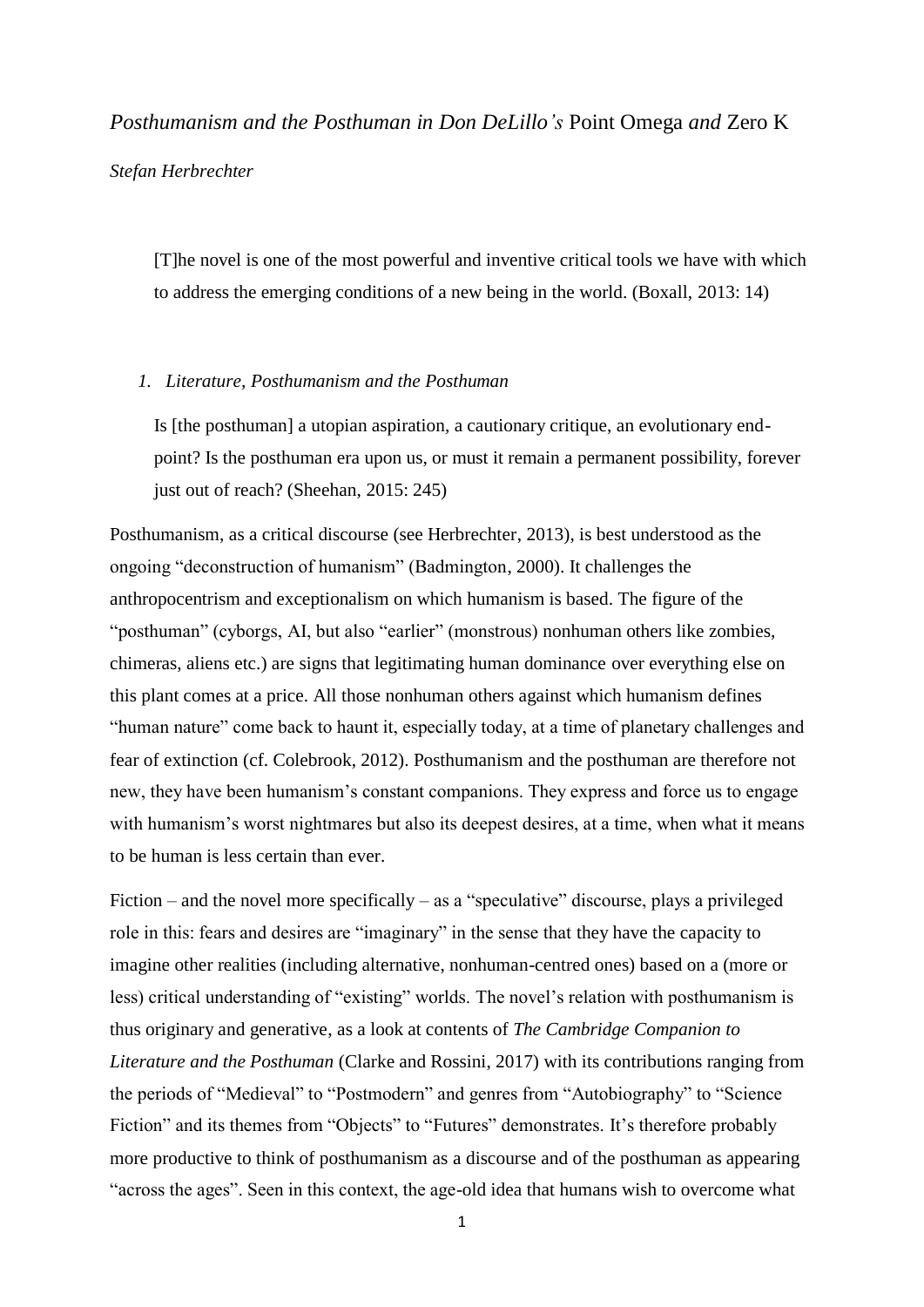they think they are, in the  $21<sup>st</sup>$  century maybe reaches a new, intensified, phase driven by nano-, info-, neuro- and biotechnologies on the one hand, and climate change, loss of biodiversity and extinction threats, on the other hand. This would justify to speak of (some) contemporary literature as a "literature of the posthuman", that faces a situation "in which the human itself can only be contemplated from elsewhere, from some posthuman perspective" (Boxall, 2015: 127).

With reference to contemporary literature most readers would thus probably expect to hear about the *contemporary* proliferation of "posthuman bodies" (from androids to cyborgs to clones) and literary reactions to "the specifically technological outcomes of thinking through and beyond the human" and "human perfectibility" (Sheehan, 245). However, the "posthumanisation" of the (human and nonhuman animal) body is only *one* important interest in contemporary literature informed by "a posthuman becoming of unlimited desire" (Sheehan, 2015: 250). There are questions raised by contemporary fiction that are equally important as "technological posthumanism", with its mutating, cloned techno-bodies with their threat or promise of informational "dematerialisation" and mediatisation. That doesn't mean of course that Paul Sheehan isn't right in seeing a parallel between the novel and its contemporary "post-generic" plasticity and the transformative potential of posthuman bodies (he identifies four current forms of "posthuman bodies" as "post-generic archetypes" appearing in contemporary fiction: the cybernetic body (e.g. *Do Androids Dream of Electric Sheep*), the cloned body (*Never Let Me Go*), the cannibal body (*The Road*) and the zombie body (*Zone One*)).

A somewhat more ambivalent approach can be seen in Peter Boxall's work. In his "Science, Technology, and the Posthuman" (Boxall, 2015) Boxall begins with the following statement: "It is one of the peculiar contradictions of modernity that the technology that extends the reach of the human, that helps humans to master their environment, also works to weaken the human itself as a category" (127). This peculiar dialectic finds its "logical conclusion" in the "current environmental crisis that threatens our planet"; it is a sign that the "technology that has allowed humankind to control the planet has also made it inhospitable to humans, and to all other species" (127). The double-edged sword of technological extension (and originary technicity (cf. Bradley, 2011)) of humans is what Boxall traces as the fundamental built-in "posthuman logic". Its effect is that "technology amplifies the human only to the extent that it dwarfs it" and which testifies to the "emergence of a posthuman structure of feeling at work in the British fiction of the postwar" (Boxall, 2015: 130):

2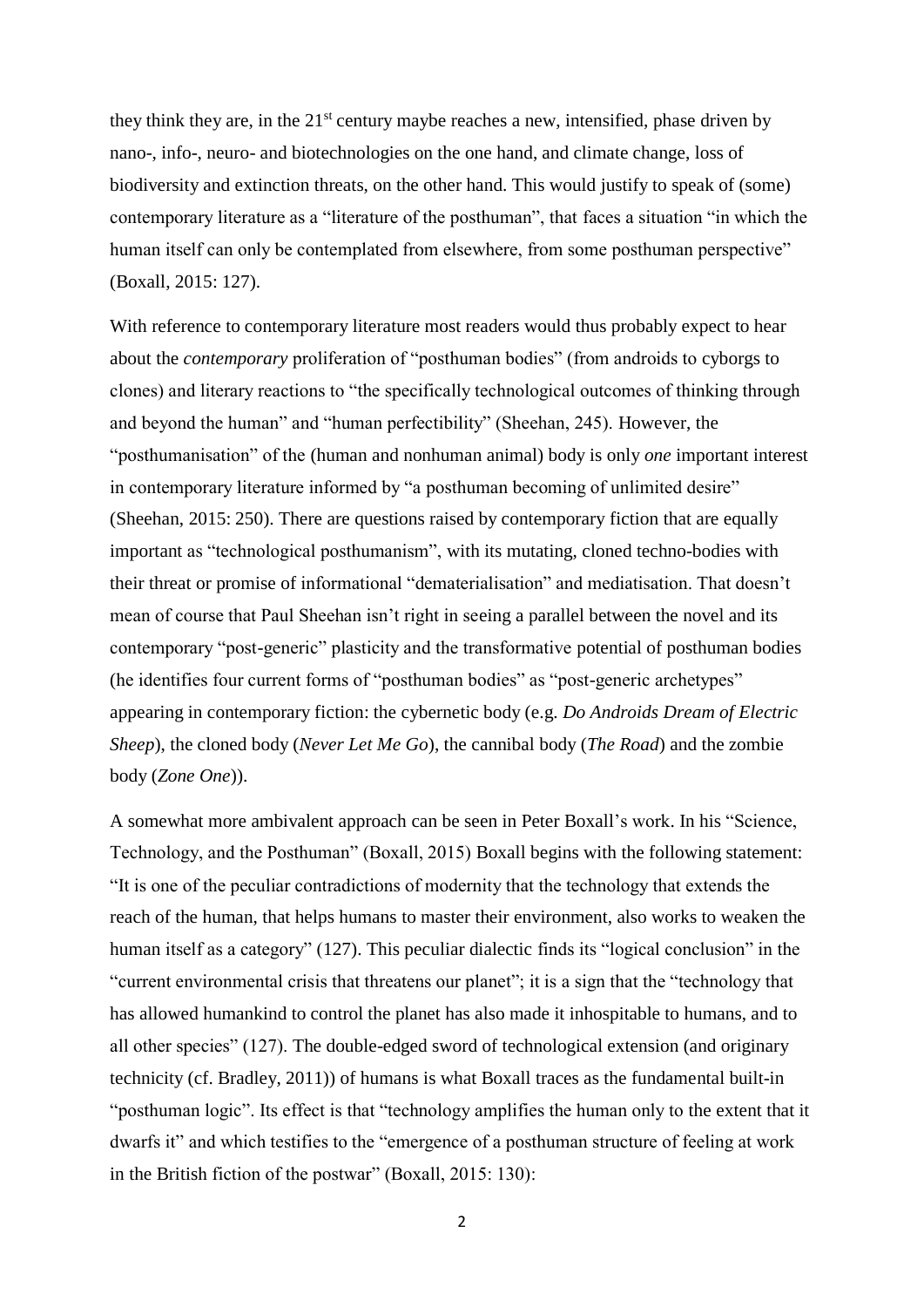The development of the novel in the period [since 1945] is arguably characterised by the lapsing of the human as the dominant figure for civilised life, and the emergence of a posthuman rhetoric and aesthetic, which shares much with the other postal compounds that shape cultural life in the later decades of the century – such as postmodernism, poststructuralism, postcolonialism, and so on. (130)

By entering in a phase of accelerated technological transformation the novel's choice seems to be one between "resistance", or a "defense of the natural body", and acceleration or the embrace of a "postnatural body" (i.e. a tension or "splitting between a residual, natural human and a technologically produced posthuman", as Boxall argues (131)).

This posthumanisation process – accompanied and driven by globalisation – doesn't go uncontested, however, as Boxall already noted in his *Twenty-First-Century Fiction* (Boxall, 2013) where he traced a "profound disjunction between our real, material environments and the new technological, political and aesthetic forms in which our global relations are being conducted" (9) the sensibility of many contemporary novelists. Posthumanism can thus be seen as the ideological battleground of an underlying political, economic, technological etc. process (i.e. globalised posthumanisation) that provokes the ambient return of realism and the desire to "grasp the texture of the contemporary real":

There is, in the fiction of the new century, as well as in the very wide range of other disciplines and intellectual networks, a strikingly new attention to the nature of our reality – its materiality, its relation to touch, to narrative and to visuality… one can see the emergence of new kinds of realism, a new set of formal mechanisms with which to capture the real, as it offers itself as the material substrate of our being in the world. (Boxall, 2013: 10)

Closely related to this turn towards what might be called a new "speculative" realism is the realisation of a "deep and far-reaching crisis in our understanding of the limits of the human" (Boxall, 2013: 12-13) and a "fascination with the shifting boundary between the human and the nonhuman, and with the ethical, political and cultural challenges that such transformations represent" (13).

### *2. Don DeLillo*

Extinction was a current theme of his. (DeLillo, 2010: 25)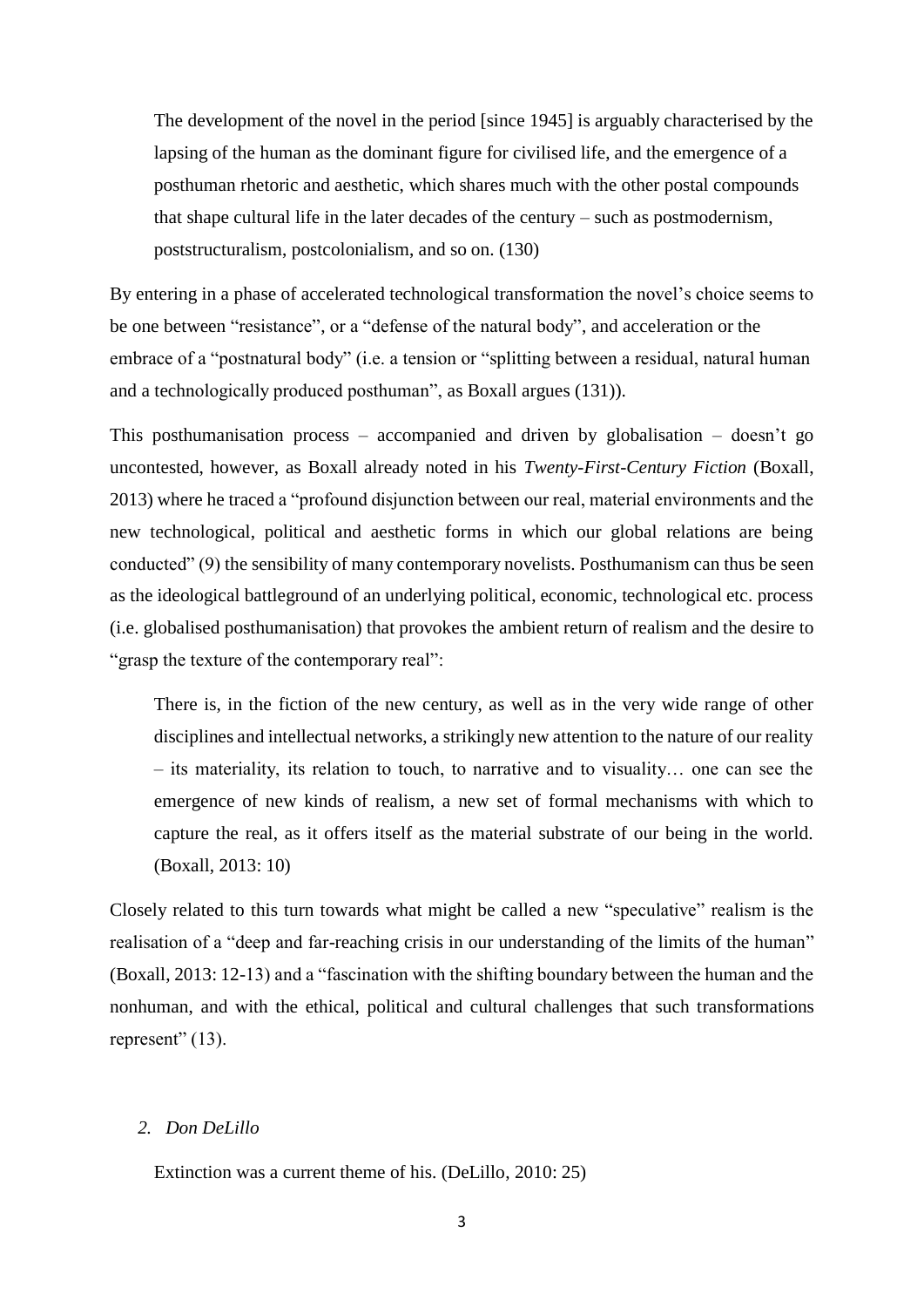It's only human to want to know more, and then more, and then more… But it's also true that what we don't know is what makes us human. And there's no end to knowing. (DeLillo, 2016: 131)

Following on from this evaluation of contemporary literature, I am specifically interested in the role DeLillo plays in Boxall's argument. I'd like to argue that DeLillo is particularly relevant to this line of argument even while his recent work might also call for some qualifications of it. DeLillo's more recent novels (from *Underworld* (1987) onwards) have been reflecting themes that are often associated with posthumanism: digitalisation, embodiment, globalisation, terrorism, artificial intelligence and climate change. In his latest novel, *Zero K*, DeLillo seems to critically engage with the *question* of posthumanism, specifically.

The way DeLillo's work "from the 1971 *Americana* to the 1997 *Underworld*" is described by Boxall as "a narrative frame for the running out of late twentieth-century time" (Boxall, 2013: 25). Interestingly, while *Underworld* is read by Boxall as "a narrative form in which a late historical condition might recognize itself", DeLillo's "post-apocalyptic" novels of the twentyfirst century, from *The Body Artist* onwards, "speak an extraordinary lack of spatial or temporal awareness, a sudden drastic failure of the bonds that hold us in time and space" (27) and which, instead, "suggest a new technological-economic complex, with *Point Omega* and *The Body Artist* in particular "set in this peculiarly slowed, stalled time" (27). DeLillo's first novels of the twenty-first century (i.e. after 9/11) "are written in a strikingly new spirit, a suddenly spare, late style which displays an extraordinary historical disorientation" (28), which leads Boxall to conclude that DeLillo might be a kind of test case for the transition from "late [postmodern] culture" to an entirely new sense of time characterised by the "unbound chronology of a new century, in which narrative itself is uncertain of its co-ordinates, and in which the technological and political forces which govern the passing of time become strange, new and unreadable" (Boxall, 2013: 29-30). DeLillo's late work is thus both symptom and critique of this change and he, as a writer, is acting both *against* and synchronous *with* his time. This makes him part of a generation of writers who, in their "late post-2000 phase" more or less critically accompany the transition from late postmodernism to a new experience of time and space provided by socio-economic globalisation and media-technological digitalisation, which, for the sake of convenience, one might call posthumanist.

Already in 2006, DeLillo had played a key articulating role in this changeover in Boxall's *Don DeLillo: The Possibility of Fiction*. In the face of "an extended enactment of the exhaustion of possibility in post-war culture" and a "colonised", "post-apocalyptic future" (Boxall, 2006: 4),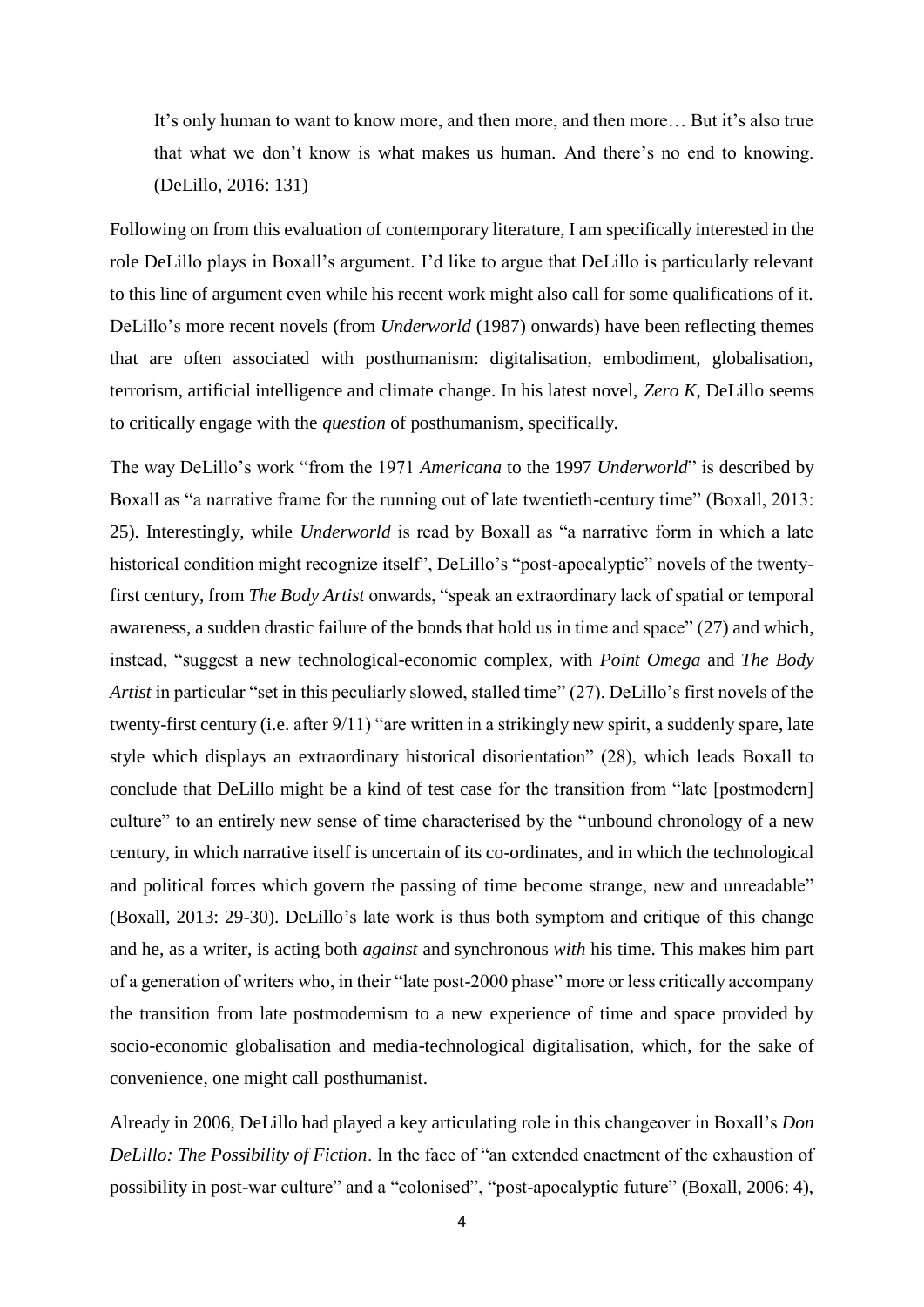"DeLillo's novels posit a world in which the nonexistant, the unnameable, the unthinkable, have been eradicated; in which cultural truth is disseminated by the forces of a globalised capital from which there is no escape" (5). So, even if, through the 1970s, 1980s and 1990s, "DeLillo's fiction is organised around the possibility of a historical counterfunction, of a counternarratrive that might preserve a radical revolutionary spirit, that might keep possibility alive in the thin air of the 'end of history'" (5). However, DeLillo's fiction is not simply "an enactment of the exhaustion of [historical] possibility" (8) but, in Boxall's view, it is "at once a critique and an enactment of the possibility of fiction in the post-war" (15) underpinned by an unnameable longing or "yearning for something that is missing" or the "unrealised" in history, and "which allows thought and history to persist" (15). While this places DeLillo's work at a critical angle to the general understanding of what postmodernism is or was, it also places him in a critical position to what is generally understood by posthumanism, namely the progressive (technoutopian) displacement of the human by media and technology. Instead, as Boxall argues, the preservation of "the possibility of fiction" that characterises DeLillo's work, is achieved through a techno-critical shadowing of techno-media history or "the slow passage from the mimeograph, through the telex machine, to email and the internet", which suggests that "the mediation of the culture is not yet total, that there are other histories that can be written and imagined, unrealised possibilities that remain dormant in the culture, unthought, and offline" (Boxall, 2006: 6-7). In narrating the accelerated posthumanisation of "late" (contemporary) culture, DeLillo now finds a new role for the new century, I would argue, namely that of a *critical* posthumanist, or a critical observer of the current redefinition of the human (and its limits) and what this might mean as far as the possibility of fiction and its survival are concerned.

DeLillo says as much in his reaction to 9/11, "In the ruins of the future", where he criticises what he calls "the utopian glow of [Western; read "American"] cyber-capital" with its belief that "[t]echnology is our fate, our truth. It is what we mean when we call ourselves the only superpower on the planet" (DeLillo, 2001: n.p.). Instead, DeLillo sees a (*neo*humanist, or rehumanising) task for the writer of fiction in providing a counternarrative to the combination of posthumanising technology and "nostalgic" terrorism to rise from "the ruins of the future" (DeLillo, 2001). This neohumanist counternarrative in the face of technology and terrorism is at the heart of DeLillo's oeuvre, as Joseph Tabbi already explained in 1995: "Technology pervades the most ordinary existence, and by integrating technology into his narrative, DeLillo carries his fiction beyond the limits of a mere literary experimentation to what we might call a postmodern [posthumanist?] or conceptual naturalism" (Tabbi, 1995: 174). Tabbi understands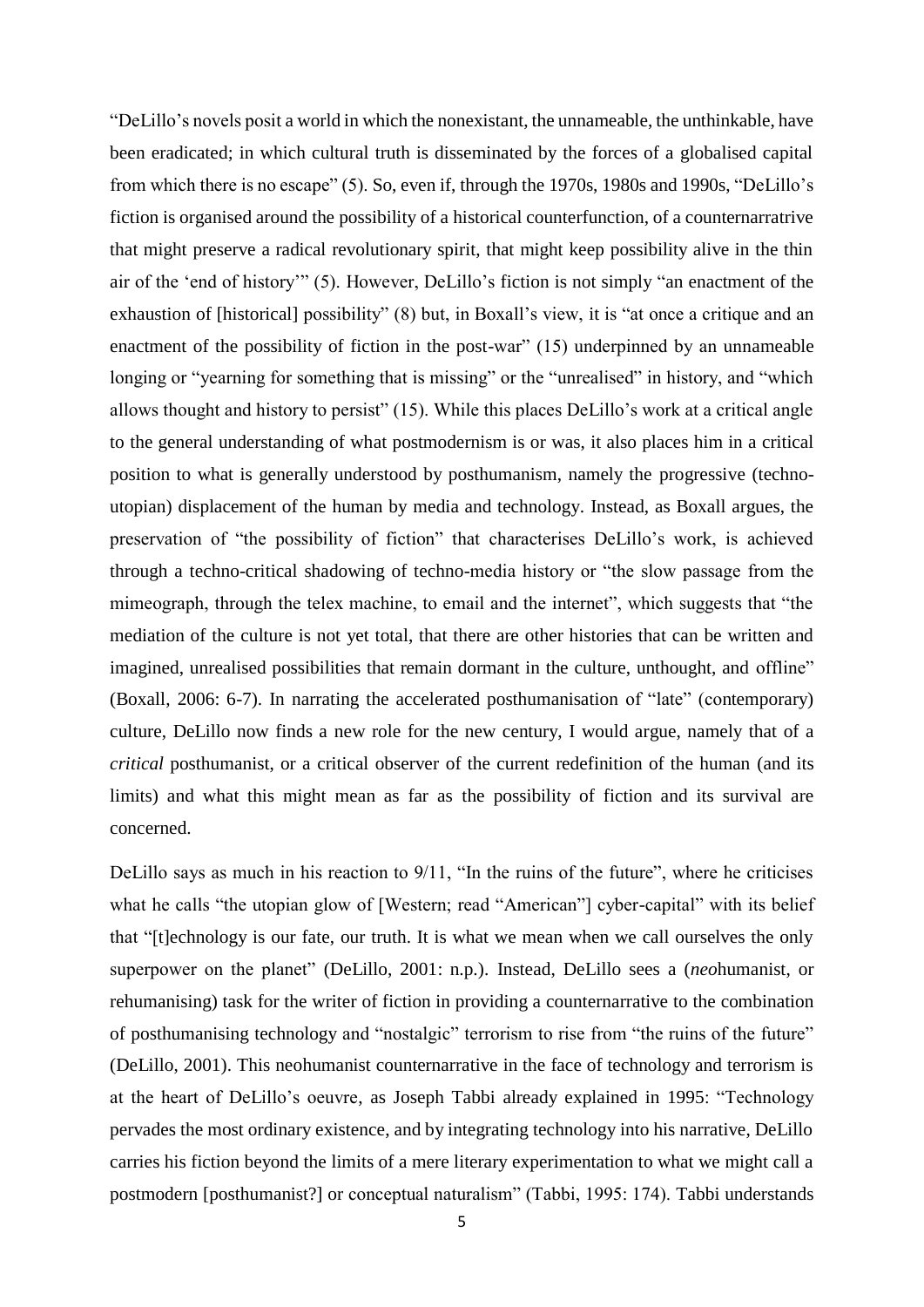"naturalism" in the sense that "the novelist comes to share most deeply in the technological culture by… being receptive to the expressive power in its products and so bringing these otherwise mute forms into the realms of language, symbol and metaphor" (185). One could thus argue that the post-postmodern, posthumanist, writer "*construct*[s] a truth by actively perceiving a narrative form in material that is real but not itself linguistic" (185).

## *3.* Point Omega *and* Zero K *– A Posthumanist Reading (cf. Callus & Herbrechter, 2008)*

At this point in the twenty-first century, it has become difficult to take up the topic of temporality in contemporary fiction without reference to the geological concept of the Anthropocene. (Marshall, 2015: 523)

The best way to understand *contemporary* posthumanism in my view is to see it as an emerging paradigm in which what it means to be human is again subject to radical changes, partly due to technological development but also because of changing environmental conditions brought about by humans themselves (i.e. the Anthropocene). It is an ontological, epistemological and ecological crisis that could go either way and which produces and supports very different ideologies and strategies. In terms of recent developments in (literary) theory the various positions depend on where they stand with regard to posthumanism's immediate predecessors – poststructuralism and postmodernism – and their so-called "de-centring" of the (human) subject. In terms of continuity with previous posts, posthumanism could be understood as another, even more radical phase in this decentring process, namely as the most radical "turn" in theory yet - the "nonhuman turn" (cf. Grusin, 2015) – which demands that the notion of "postanthropocentrism" must be taken seriously. However, for those who see the decentring of the (human) subject in a purely negative way – an offense to human dignity and solidarity – postanthropocentrism is most certainly a decentring turn too far, which explains the many faceted "returns", backlashes and neohumanist tendencies in the first decades of the 21<sup>st</sup> century. Accompanying and increasingly overtaking this ideological discussion are trends that just press ahead with human self-substitution, the evolutionary "next stage" (AI), informed by the belief that technology can somehow save us (even without a proper consideration of what this "us" might be). This, arguably, is the complex context in which DeLillo's *Point Omega* should be read.

Kate Marshall begins her inquiry into the "novels of the Anthropocene" with a quotation from DeLillo's *Point Omega*: "Do we have to be humans forever? Consciousness is exhausted. Back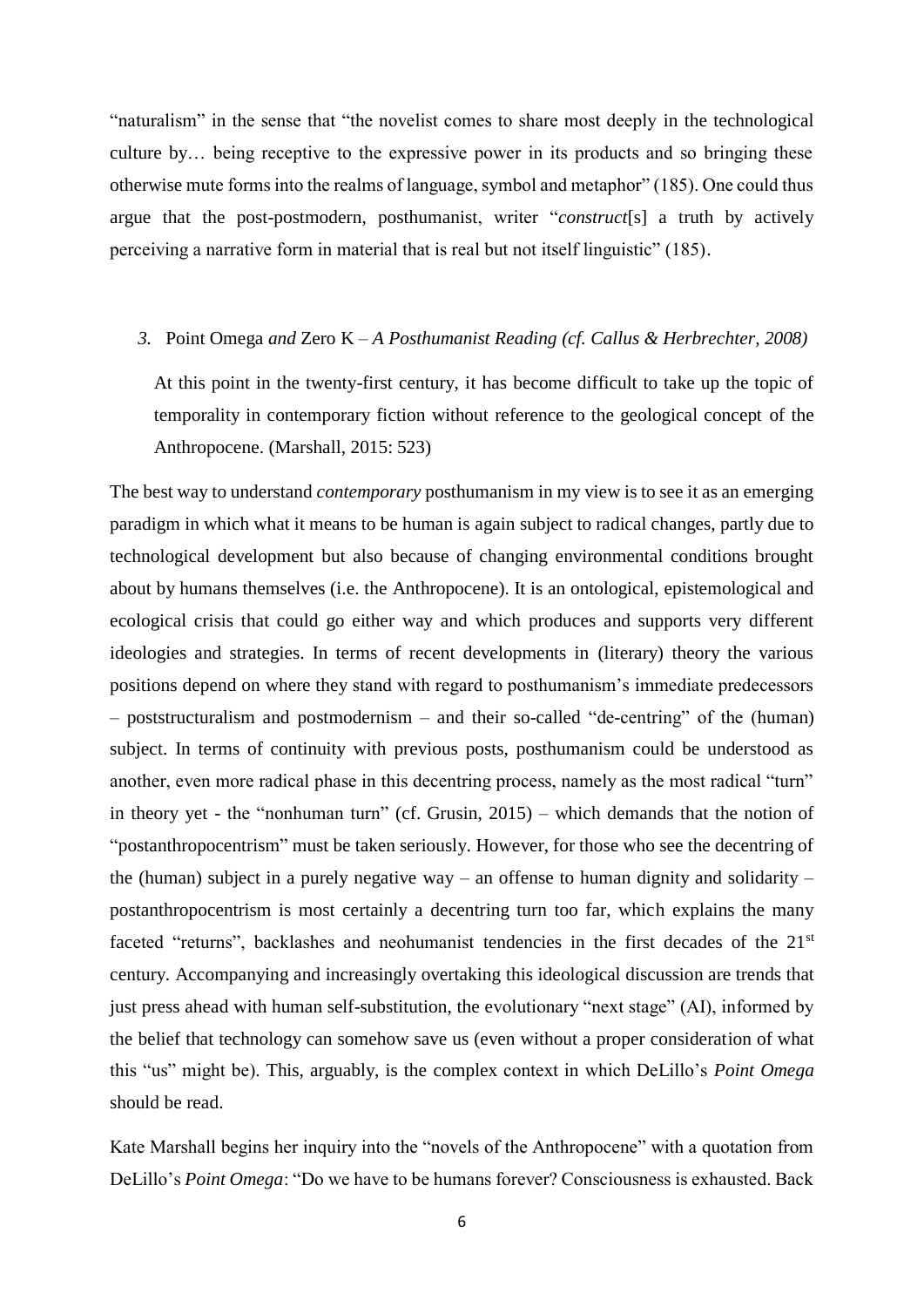now to the inorganic matter. This is what we want. We want to be stones in a field" (DeLillo, 2010: 67). The character, Richard Elster, who speaks these words is a disaffected "metaphysician" and former government war "ideologue" specialising in the question of "rendition". He finds himself in a desert retreat with a filmmaker who wants to shoot a documentary about him. Marshall includes *Point Omega* among a number of "new novels of a newly self-aware geological period" (2015: 524) that may be referred to as "speculative fiction" and which correspond to the "speculative realism" often associated with the "nonhuman turn" in critical theory (537).

In a similar vein, David Cowart places *Point Omega* squarely within what he calls "the disquiet experienced by Americans in the late twentieth and early twenty-first centuries" as "something that everyone feels and no one fully understands" (Cowart, 2012: 31) and which answers to "an evolving grammar of dread" (36). *Point Omega* thus both fits into the general thrust of DeLillo's oeuvre but also adds to the poignancy and precariousness of disappearing humanity, as Mads Rosendahl Thomsen explains:

DeLillo does not have a grand vision of a trans- and posthuman reality, but nevertheless, in his work, future change is a defining element that circles around different ways in which humanity could be changed, triggered by different desires that are expressed in both the explicit reflections and the actions of the characters. Thus, it is possible to discern various types of desires in his novels. One relates to becoming one with nature or the universe, and ceasing to be human, which is presented as an attractive possibility through hints at a broader cosmological understanding, where ideas of the non-trivial nature of the material world are accentuated, while human consciousness is described as exhausted… another desire goes directly in the opposite direction, focusing on the ability of information to dominate and create its own world. (Rosendahl Thomsen 2013: 199)

Elster, as the representative of a new postanthropocentric cosmology recalling Teilhard de Chardin's notion of the *point oméga*, is a disenchanted humanities academic and ex-advisor to the Bush administration over its Gulf War strategy, who voices his misanthropic disaffection with humanity:

We want to be the dead matter we used to be. We're the last billionth of a second in the evolution of matter. When I was a student I looked for radical ideas. Scientists, theologians, I read the work of mystics through the centuries, I was a hungry mind, a pure mind. I filled notebooks with my visions of world philosophy. Look at us today. We keep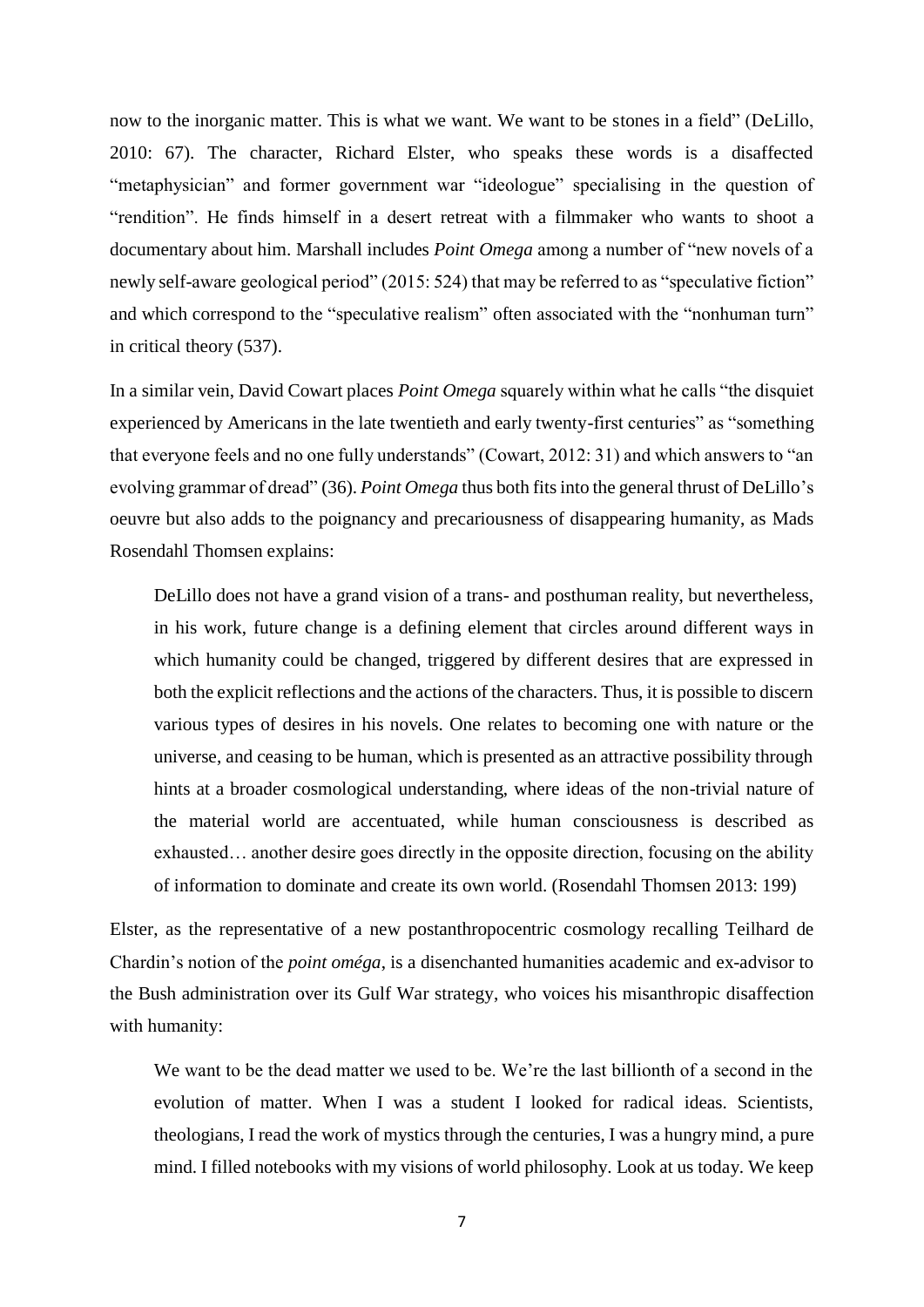inventing folk tales of the end. Animal diseases spreading, transmittable cancers. What else? (DeLillo 2010: 64).

The dialogue [between Elster and the documentary film maker Jim Finley] inevitably turns to climate change, asteroids and famine as possible end-of-the-world scenarios, which Elster nevertheless rejects as "uninteresting". Instead, he calls for "thinking further, as he attempts to sketch out principles of evolution and annihilation, and of the collective thought that exists outside the individual, as a collective hive mind" (Rosendahl Thomsen 2013: 188).

A key to *Point Omega* is DeLillo's use of Douglas Gordon's video art installation *24 Hour Psycho* (1993). This piece of installation art, which continues DeLillo's longstanding motif of intermediality (or "cinematic ekphrasis" (cf. Cowart, 2012)) is an extremely slowed-down projection of Hitchcock's movie *Psycho* (1960) and is itself connected to the paleo-ontological theme of species disappearance, deep time geology: "it was like watching the universe die over a period of about seven billion years" (DeLillo 2010: 59).

*Point Omega* and its "slowness" also play a prominent part in Lutz Koepnick's study *On Slowness: Toward an Aesthetic of the Contemporary* (2014), which includes DeLillo's novel within a "contemporary poetic of slow writing and reading" (Koepnick, 2014: 254): "*Point Omega*'s poetic plays out the finite and frail vectors of existential time against the oppressive and ever accelerating logic of social and technological temporality" (262). It is the style – the ekphrastic role that Gordon's *24 Hour Psycho* plays for the narrative and structure of *Point Omega* – that "invites the subject to recognize its own limitations while exploring the unstable space between the unique and the reproducible, between the ephemeral and the seemingly timeless, between the fickleness of human time and the deep or steady temporality of geological formations and modern machines of information storage" (273). This recognition, linguistically, is emulated by what Koepnick calls DeLillo's "linguistic minimalism – language that engages with the very possibility of meaning and expression" – "each word, each phrase, strikes the reader as if being wrest away from the deserts of utter silence" (275) – with its effect of opening up a space for slowness amidst "our accelerated movements through screen culture" (275): "To explore the space and time in between individual words and sentences – the silent and unsaid as sites of potentiality or virtuality – is what DeLillo's compact prose encourages readers to do" (275). In doing so, "like Gordon's frames, DeLillo's sentences inch toward the monadic and static" (277) and offer "an interface across what exceeds the neoliberal stress of self-management" (277). Pieter Vermeulen summarizes this stylistic effect in *Point Omega* thus: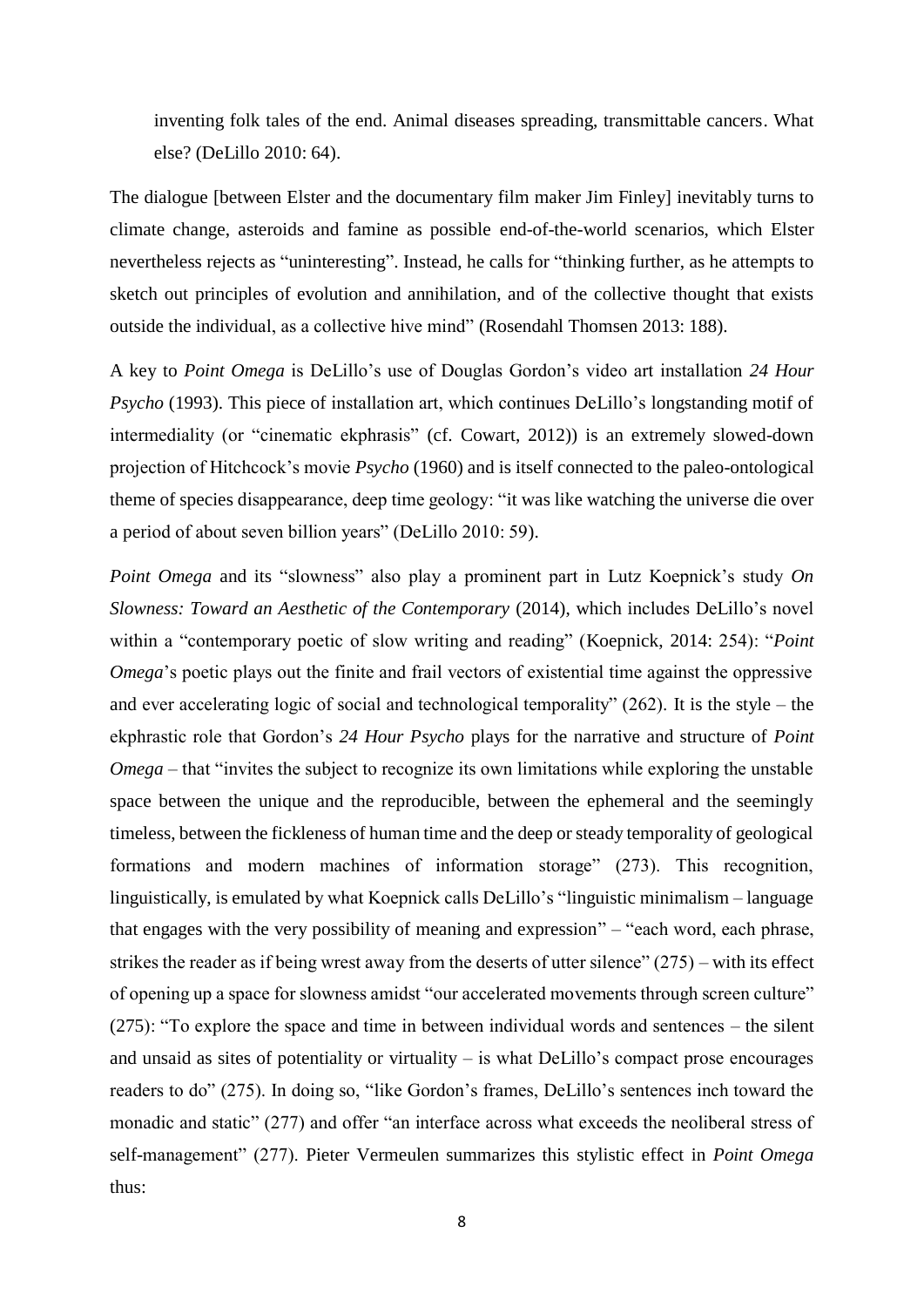The strategy of slowing down the action breaks open the normal pacing of human action and perception in order to remove it from the realm of the eventual ("whatever was happening took forever to happen [DeLillo, 2010: 4]; and further, its decision to slow down the movie to exactly 24 hours synchronizes human life with the cosmic rhythms of night and day – a shift beyond human categories that the novel's main narrative, which takes place in a desert that refuses to be constrained by human names (…), will repeat. (Vermeulen, 2017: 6-7)

According to Koepnick, Elster "seems to desire nothing so much than to account for the relativity of human affairs vis-à-vis the longue durée of geological time, the deep history of the landscape and of the earth. His desire is not to end desire, but rather to experience a different scale, a different analytic, of how to measure the passing of things" (Koepnick, 2014: 270) or simply to "experience what exceeds and denies experience" (270). And for the filmmaker Finley and his project this desire, Elster's search for deep time, can only be rendered by an "extreme long-take cinematography":

the embeddedness of human time in temporalities that exceed human finitude; the hovering of the subject between what can and what cannot be controlled, between the simple and the complex, the determined and the indeterminate, between global society's relentless speed and the landscape's unchangeable nature. (271)

Koepnick, in my view, provides an admirable description of a (critical) posthumanist agenda when he writes:

Elster's slowness describes a project of neither fleeing into a spiritualist celebration of timeless humanism nor into apocalyptic and posthistorical antihumanism, but of seeing and thinking calmly in the face of the complexities of the present – probing the contours of what may count as human in the first place and refracting historically hardened notions of subjectivity by exposing one's self to what is nonhuman and incommensurable. (272)

The slowness of *Point Omega* and *24 Hour Psycho* in their ekphrastic juxtaposition thus produces a recognition within the subject of his or her own limitations vis-à-vis the enormity of prehuman geological deep time and the posthuman acceleration of "machinic speed".

*Point Omega* plays a similar supporting role in Pieter Vermeulen's excellent essay on "the Anthropocene and the scales of literature" (Vermeulen, 2014), even while he adds another, more sceptical, layer to the question of posthumanism and literature. Against the belief that the novel might be that genre which "has the capacity to deliver ever more 'otherness'" and which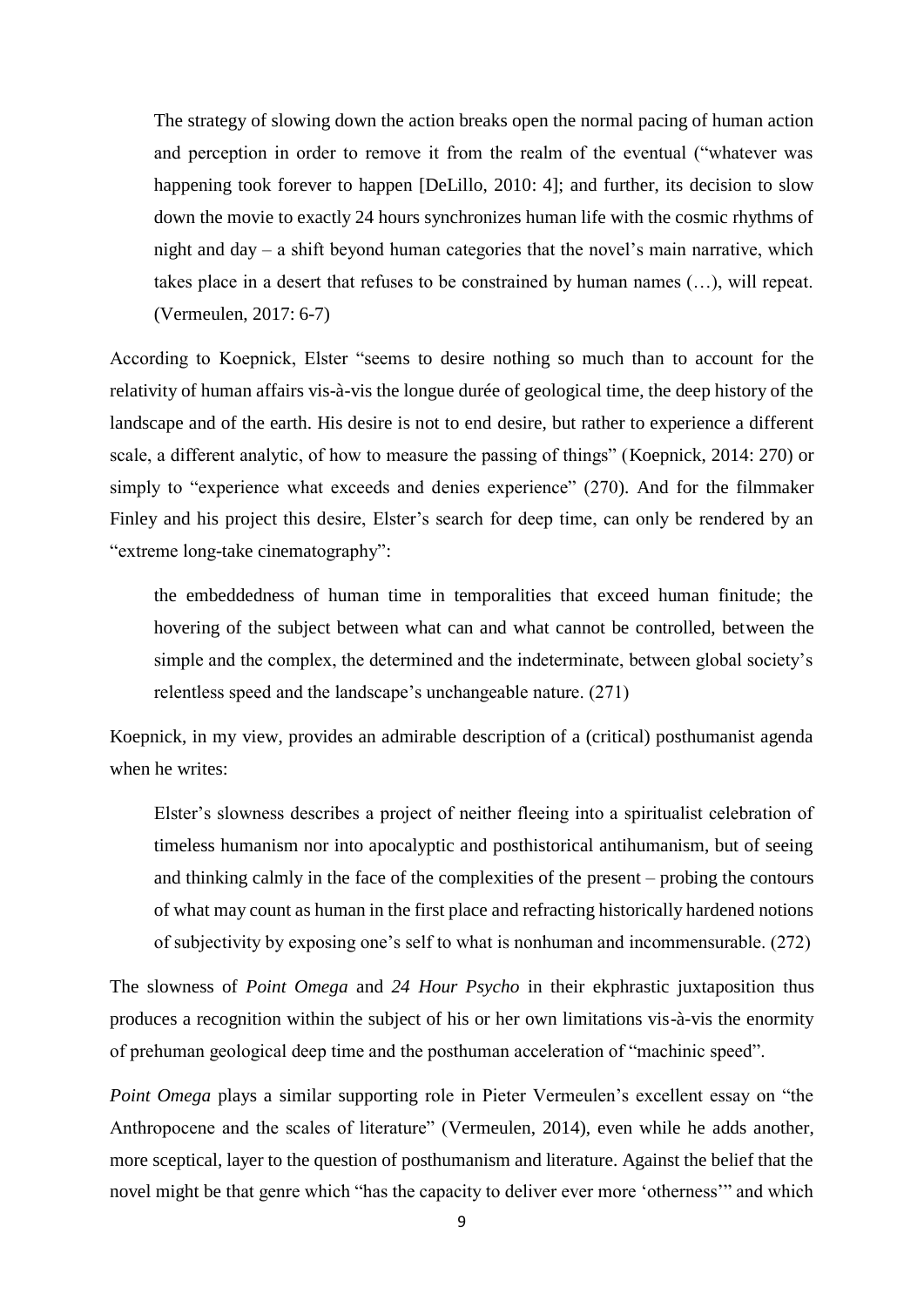"can serve as an appropriate imaginative vehicle for addressing the ethical and political problems that face us in the early twenty-first century" (2), Vermeulen reminds us (following an argument first articulated by Timothy Morton) that the question of "scaling up its imagining of the human to the dimensions of biological and geological time" is today's major challenge for the novel which might well stretch its generic limits to new levels of unrecognizability. Vermeulen uses *Point Omega* to show that "globalization merges with other decidedly non- or post-human powers" (3) and which constitutes a "move beyond the temporality of trauma, and its foreclosure of global extension, to the nonhuman vastness of *geological* time" (3). How to make this vastness visible to the "human" eye? *Point Omega* is interesting precisely in that it shows how the "impact of nonhuman otherness on human life… strains the limits of the novel form" (Vermeulen, 2014: 4). It constitutes a "confrontation with the limits of human imagination" (4), which means that "*Point Omega* can be read as an attempt to overcome the reliance of the novel form on distinctive events and identifiable individual agents, which can be considered as limitations on the novel's ability to abandon conventional realisms and imagine the geological ramifications of culture" (10).

*Point Omega* as thus an allegory of self-reflexive, *critical* posthumanism itself. Like Elster, who is giving "a series of lectures [in Zurich]... on what he called the dream of extinction" (DeLillo 2010: 45), we've become interested in the "force of geologic time" (24), where the desert has become a "protoworld", as well as an "alien being" *and* "science fiction" (25). "Time becoming slowly older. Enormously old. Not day by day. This is deep time, epochal time. Our lives receding into the long past. That's what's out there. The Pleistocene desert, the rule of extinction" (91). Waiting for point omega to arrive ("the point of waiting just to be waiting" (60), "witnessing the last flare of human thought" (65) when "brute matter becomes analytical human thought" (66), desiring the "paroxysm" (92). And despite of all his inhuman disaffection, when the posthumanist Elster has to face the idea that his daughter has been killed and has to return to civilisation he remains "inconsolably human" (121). There is probably no better way to explain the ambiguity of the posthuman situation and how literature, staring at the ruins of the future, almost helplessly keeps reminding itself of the impossibility of its task, namely, to quote Elster one last time: "to cure the terror of time" (DeLillo 2010: 57).

*Zero K* (DeLillo, 2016), too, is a novel that "intimates a failing species on a threatened planet" (Schaberg, 2017: 91). However, DeLillo here takes on the transhumanist fantasies of human life extension, especially cryogenics, in order to "construct a counternarrative truth" about the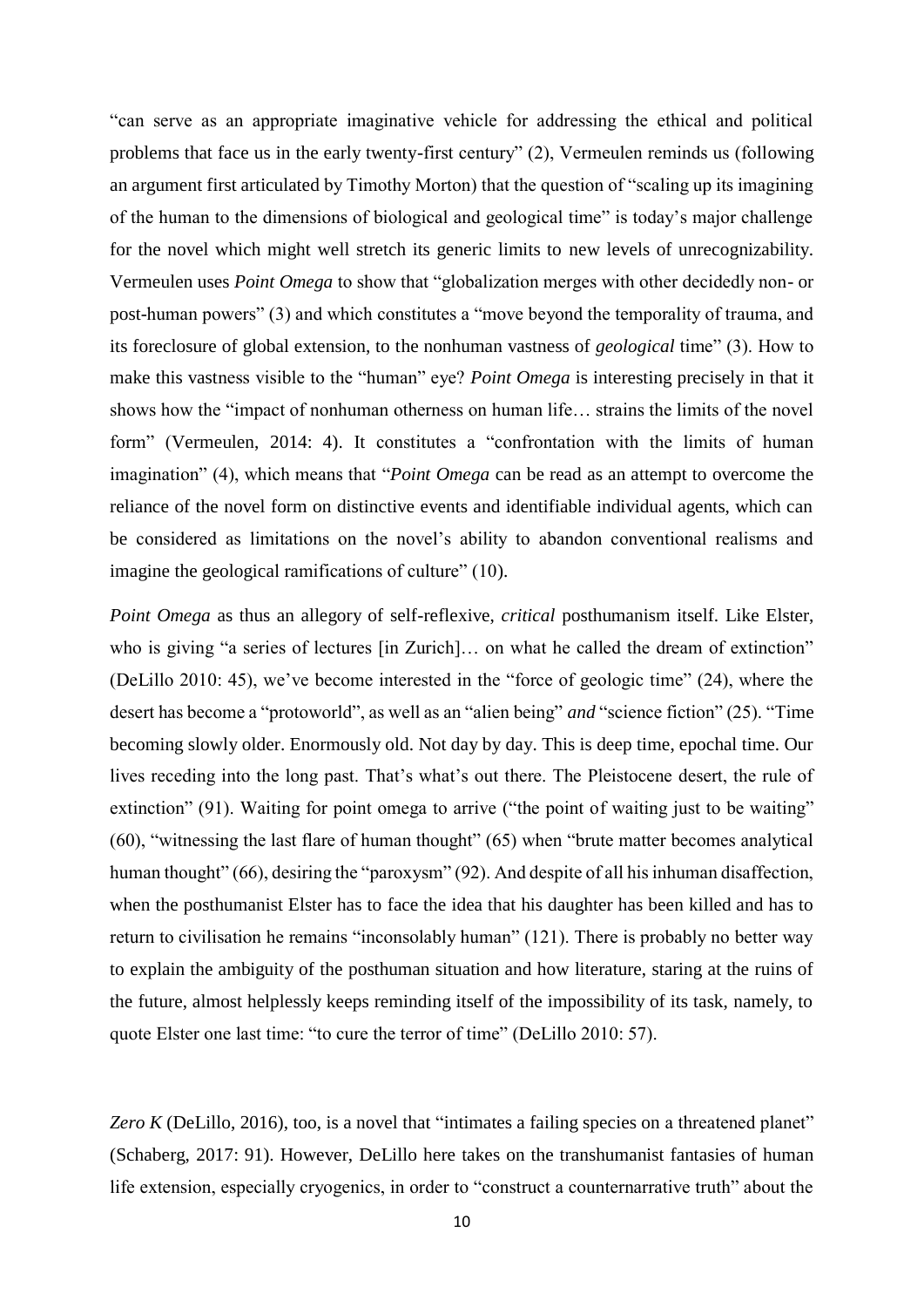human condition in the age of transhuman technology. The plot of the novel develops out of the opposition between Ross Lockhart and his son Jeffrey who, according to Tony Tulathimutte, are "foils, representing two competing visions of a human being, not to mention DeLillo's competing impulses as a writer". Ross, a rich businessman (motivated by his wife Artis's terminal multiple-sclerosis) is investing in a firm called the Convergence, which claims to have developed a safe technology of "cryopreservation":

In Jeffrey we have the Enlightenment humanist, a book-lover as much concerned with the death of the humanities as with the death of humanity, who dismisses the Convergence as "a highly precise medical procedure guided by mass delusion, by superstition and arrogance and self-deception". His skepticism is rooted in a belief that death and identity are essential to being human, and that the human essence is monistic – one body, one soul, under God, indivisible… His father, meanwhile, is the visionary [trans]humanist, who sees death as a logistical problem, life as a quantifiable and measurable phenomenon…, and the human as a separable biological entity, essentially reducible to body and brain. (Tulathimutte, 2016: n.p.)

Rachele Dini sees *Zero K* as another example of DeLillo's "speculative turn – from historiography to futurography" in his postmillennial writing (Dini, 2016: 1), where linguistic sparseness and a continued "faith in the physical" (i.e. human bodies) is part of a "reclaiming [of] matter" used for the "crafting [of an alternative] future" (2).

So, after speculating on posthumanist themes like deep time, climate change and extinction in *Point Omega*, what DeLillo, in *Zero K*, takes on is the techno-utopian aspect of posthumanism. DeLillo's work like that of most of his contemporaries has of course always been about media and technology (and indeed the *convergence* of media and technology, especially through the process of digitalisation) and the changes in subjectivity that various technologies afford. *Zero K*, however, is *literally* about science and fiction (and their increasing *convergence* in contemporary technocapitalist, globalised, neoliberal society), without strictly speaking being a science fiction novel as such. Instead it openly thematises the role of techno-utopianism and techno-dystopianism and displays a scepticism towards both. It also has clear traits of the "clifi" (climate change fiction) genre. In this sense, DeLillo again takes up a current cultural anxiety and promise, namely the fear *and* desire of becoming somehow *trans*human in the face of ambient extinction threats and species angst. *Zero K*'s programmatic statement (uttered by Ross Lockhart, the main financer of the Convergence's cryopreservation project) is: "Everybody wants to own the end of the world" (3). It shows the exhaustion and cynicism of capitalism's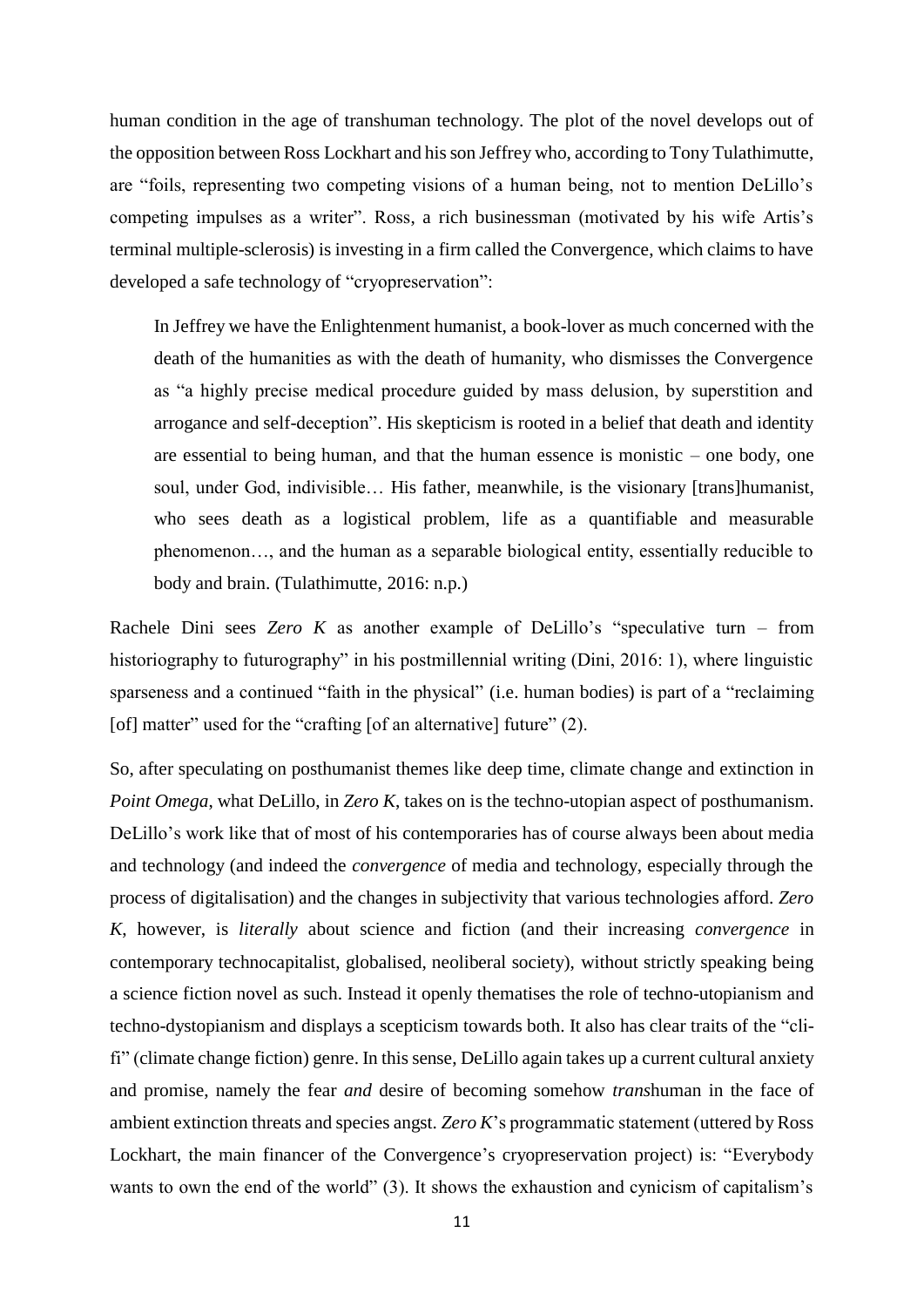final (global, posthumanist) phase in which it anticipates the ownership and consumption of its own apocalypse – the apocalypse on which it has been thriving as a form of "zombie" survival. In analogy, Ross stands for the (privileged) individual who wants to survive (or "own") even his death (even if that means that he might have to anticipate its moment by inducing death for the sake of insuring "controlled cryopreservation"). The idea that every death of an individual is the death of a whole "world" is one of the fundamental assumptions of liberal humanism, an inevitable "tragedy" that nevertheless, like every tragedy, is supposed to have its cathartic effect. In the case of death this ultimately lies in "proving" humanity and its ultimate "sharedness". In reaction to his son's mocking scepticism towards this "faith-based technology" (8), Ross merely asks him to "respect the idea" (10). To Ross's discredit, however, it is worth noting that he "made an early reputation by analysing the profit impact of natural disaster", which literally makes him a "disaster capitalist".

Formally, the novel is divided into two parts with one brief interlude. The first part, "In the Time of Chelyabinsk", a big city in Russia, North of Kazakhstan probably best known for a meteorite that exploded in the sky above the city, in 2013 (DeLillo specifically thematises this, e.g. DeLillo, 2016: 188), contains the first visit to the Convergence and ends with the cryopreservation of Artis, Ross's second wife. Ross had planned to "die" with her but decides to postpone his procedure in order to return to "city life" for a better preparation of his "worldly affairs". While the first part in terms of time and location gives the impression of timelessness and remove by way of anticipation of a post-apocalyptic futurity, the second part is called, "In the Time of Konstantinovka" – a small city in Eastern Ukraine and very much "inside history" as a place of social unrest and terrorism, as a result of Russian oppression and pro-Russian separatism. The two parts are separated by an eight-page-long interlude entitled "Artis Martineau", which represents a kind of meditative reflection of the supposedly "cryopreserved mind activity" of Artis – the impersonated posthuman (body) artist so to speak – musing over the disembodied identity of a "Woman's body in a pod" (DeLillo, 2016: 162). The two main parts stand in a relation of both contrast and continuity with each other. Themes that span across are the role of "the digital" (and screen media more specifically) in the contemporary human "identity crisis", which is connected to the question of reality and the role of language. The more specifically posthuman or, rather, transhuman theme of "embodiment" (the mind-body split) and the role of technology in overcoming death is discussed in two major speeches made by Convergence ideologues, the Stenmark Twins in Part 1 (DeLillo, 2016: 61-78) and Nadja Hrabal in Part 2 (238-46). A third major theme is "time, timelessness and futurity", which is already announced in the first sentence of the novel – the already quoted "Everybody wants to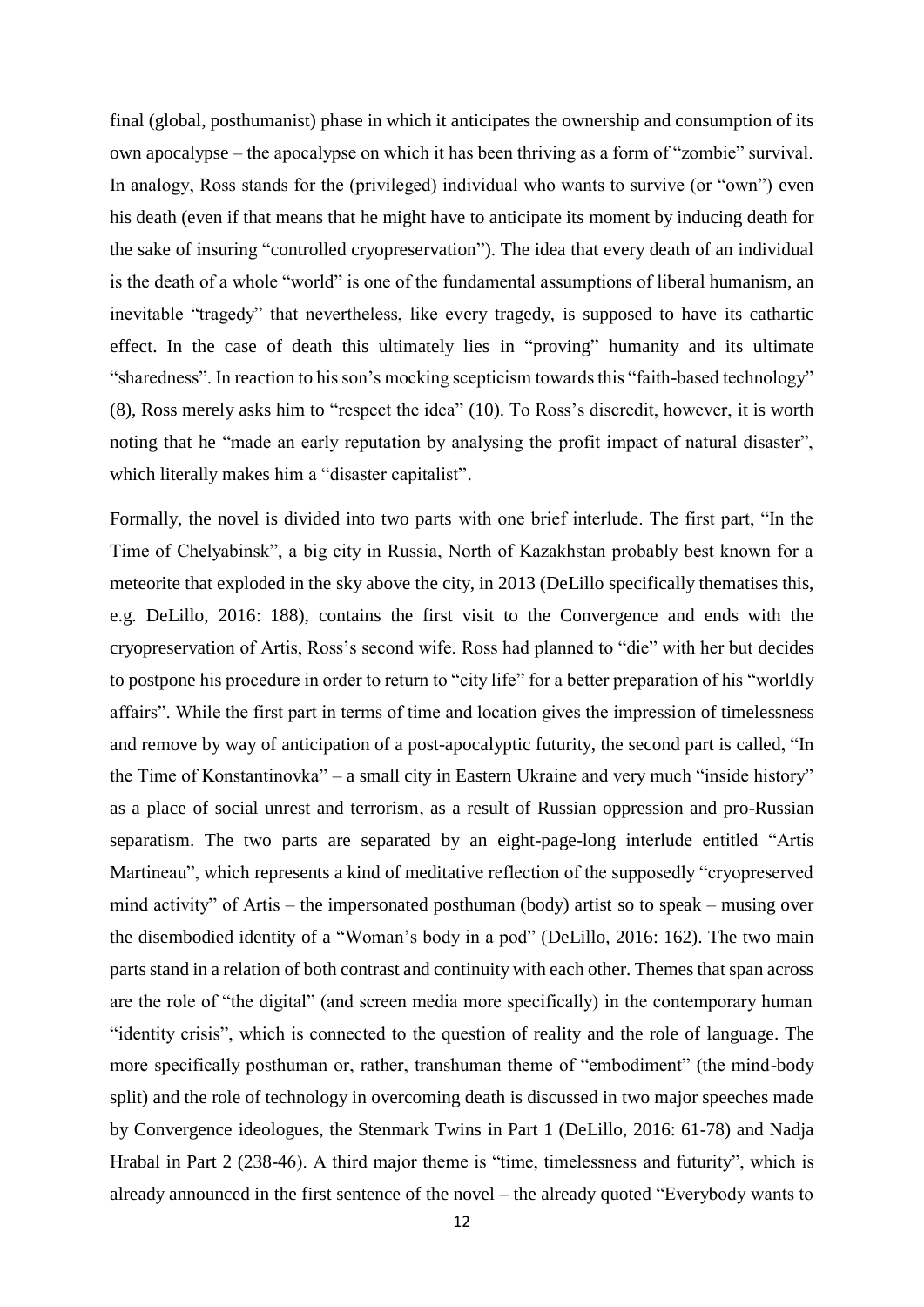own the end of the world" (3), which is reflected upon once more by Jeff at the very end of the novel when he recalls "the lurking image of my father telling me that everybody wants to own the end of the world" (274).

What both the transhumanist and the (neo)humanist voices in the novel thus compete for is what might be called "futurity", or the right to determine reality which, in turn, can be used to legitimate actions that are designed to "construct the future" (e.g. that of "humanity"). It is science-fictional politics, *literally*, which is the only politics still available in posthumanist, late modernity. From a *trans*humanist perspective, one might argue, the question concerning human futurity is "What happens to the idea of continuum – past, present, future – in the cryonic chamber… How human are you without your sense of time? More human than ever? Or do you become fetal, an unborn thing?" (DeLillo, 2016: 68). What also places the novel within the context of the current discussion about the figure of the posthuman, as well as within the crisis of climate change and the Anthropocene, is the fact that it relies on a structural similarity with "last man" or "lone survivor" stories. Jeff articulates this towards the end of the novel (before taking up the initial and final theme of "the end of the world" again), when he realizes that: "I wasn't only his son, I was *the* son, the survivor, the heir apparent" (DeLillo, 2016: 255). His role, as first person narrator, is therefore that of the survivor-witness: "This was my role, to watch whatever they put in front of me" (139). His main concern thus remains a fundamentally "realist" one: how to bear witness to, in this case, "futurity" – the basic challenge of contemporary fiction – or, how to address the fundamental contradiction buried in the phrase "*speculative* realism". This is articulated in the novel at two levels, the fight over time, futurity and reality, on the one hand, and the role of language and "names" (another constant theme in DeLillo), on the other hand. The Convergence situates itself outside history (outside the "world hum", 135) – the time of "Cheylabinsk", the epiphany, the veer between life and death, in spatial and temporal remoteness: "You are completely outside the narrative of what we refer to as history" (237), which is the only hope of creating a sense of "pure" or "alternative" futurity: "They're making the future. A new idea of the future. Different from the others" (30). The "heralds" – people like Artis and Ross, who "die" before their time – function like the (modernist) avant-garde artist. Jeff, on the other hand, upon his return to "the world hum" of "real" (i.e. historical) life, informed by his profound distrust of anything digital, speaks of a "plunge into prehistory" (226), while he sees the cryogenised human bodies as "prehistoric artifacts": "Those were humans entrapped, enfeebled, individual lives stranded in some border region of a wishful future… It was a form of visionary art, it was body art with broad implications…" (256).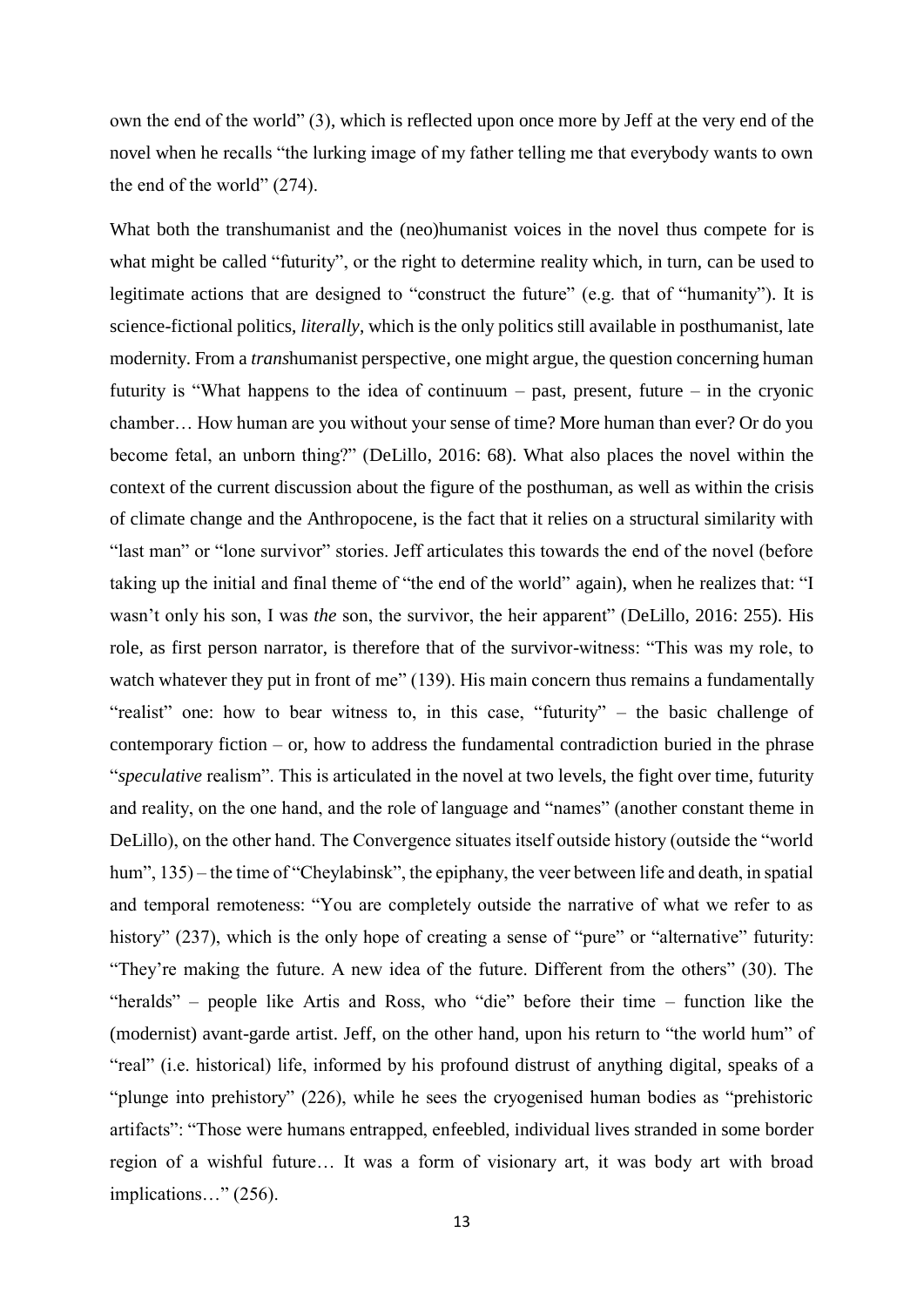One interesting aspect of the Convergence, however, is its very own relationship to the "digital", which it seems to accept as a technology but wishes to expel or reject as an ontology. Inside the compound the atmosphere is (apart from the screen and the medical equipment) "Precambrian" (20), the rooms are "not fitted with digital connections" (20), even though "elaborate cyber-defense" is part of the future-proofing of the entire cryopreservation venture (30). This repression actually coincides with Jeff's distrust of the digital that gains strength as the novel progresses. Digitalisation is a theme that DeLillo has been engaging with in most of his novels. In *Zero K*, digital (screen) media play a very important part in the negotiation between a transhumanist notion of technology as ontology, and a posthumanist or neomaterialist view of technology as "matter-realism" (cf. Braidotti, 2013: 158-59). Early on in the novel, Artis – the transhumanist body artist – for example, expresses her "bio-constructivist" view of perception and reality:

I'm aware that when we see something, we are getting only a measure of information, a sense, an inkling of what is really there to see… the optic nerve is not telling the full truth. We're seeing only intimations. The rest is our invention, our way of reconstructing what is actual, if there is any such thing, philosophically, that we can call actual. I know that research is being done here, somewhere in this complex, on future models of human vision. Experiments using robots, lab animals, who knows, people like me. (DeLillo, 2016: 45)

Artis speaks of her experience of a new vision after surgery on her right eye, twelve years before, and now projects her enhanced vision onto "futurity" (which interestingly also contains aspects of postanthropocentrism): "I remember clearly what I thought. I thought, Is this the world as it truly looks? Is this the reality we haven't learned how to see?... Is this the world that animals see?... The world that belongs to hawks, to tigers in the wild?" (46). This transcendent vision of an entirely new expanded reality is reflected, on the one hand, in the proliferating virtuality of the digital screens in the novel, and, on the other hand, in what could be called Jeff's desperate "nominalism" and his belief in the redemptive qualities of language (also a long-standing theme in DeLillo).

Screens make their appearance throughout the novel and always at crucial moments in Jeff's narrative of his time at the Convergence. The screens "appear in the halls and disappear into the ceiling. Last screen, last film, a self-immolation" (85). The hyperrealism of the screens is deeply disturbing for Jeff: "Then, up close, screen about to burst with flames that jump a stream and appear to spring into the camera and out toward the hallway where I stand watching" (121;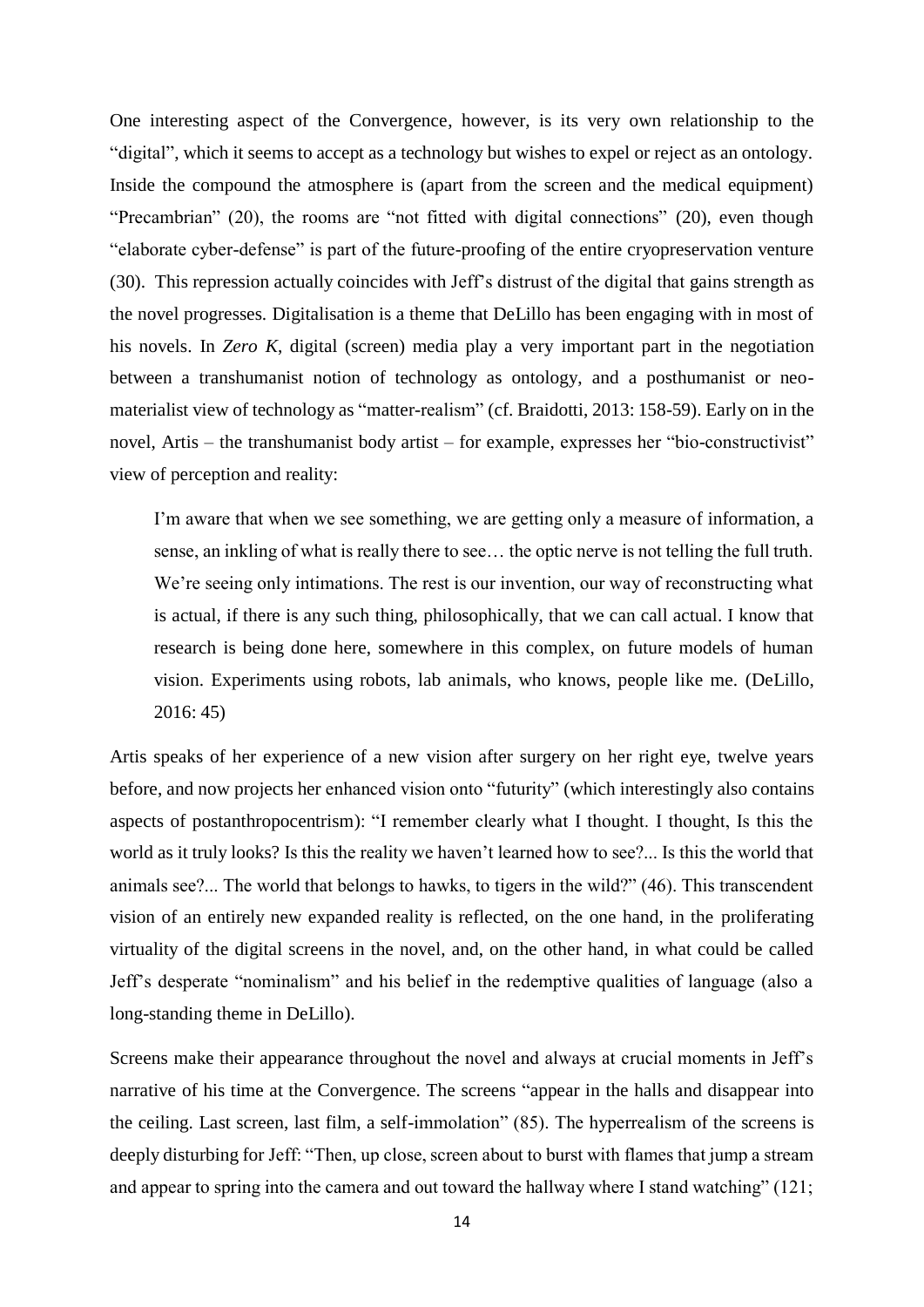see also 152, 170 and 259). Jeff, however, is also aware of the digitality of the images with all the editing and simulative possibilities this contains: "It begins to occur to me that I may be seeing the same running cluster repeatedly, shot and reshot, two dozen runners made to resemble several hundred, a flawless sleight of editing… Is it possible that this is not factual documentation rendered in a selective manner but something radically apart? It's a digital weave, every fragment manipulated and enhanced, all of it designed, edited, redesigned… These were visual fictions, the wildfires and burning monks, digital bits, digital code, all of it computer-generated, none of it real" (152). (Digital) realism is thus a foregrounded theme of the novel itself, and in that respect it is certainly readable through a well-established (e.g. Baudrillardian) "postmodernist" lens. Digitality in *Zero K*, however, seems to play an even more complex role. In the "survival garden" scene, Jeff is confronted with the view (expressed by an enigmatic monk) that it is digital technology that allows for "disembodiment" in the first place: "Don't you see and feel these things more acutely than you used to? The perils and warnings? Something gathering, no matter how safe you may feel in your wearable technology. All the voice commands and hyper-connections that allow you to become disembodied" (127). Jeff increasingly comes to share this scepticism of digital technologies, their potential of disembodiment and control, "the numbing raptures of the Web" (167). What is most interesting, however, is that it is the Convergence ideologues and transhumanists themselves who do not trust digital technology, as Nadya Hrabal explains: "That world, the one above," she said, "is being lost to the systems. To the transparent networks that slowly occlude the flow of all those aspects of nature and character that distinguish humans from elevator buttons and doorbells… Those of you who will return to the surface. Haven't you felt it? The loss of autonomy. The sense of being virtualized. The devices you use… Do you ever feel unfleshed? All the coded impulses you depend on to guide you" (239). This Morpheus-like discourse, reminiscent of *The Matrix*, is mired in the idea of digitality as somehow disembodying while at the same time being "real" – in the sense that, as Morpheus explains Neo's bleeding once back from the virtual dojo: "The mind makes it real". In fact, what the Convergence seek through their cryogenic transcendence programme is nothing but the resurrection of the soul *and* the body (a very "Catholic" theme, present throughout DeLillo's work) even while they can only envisage this transubstantiation in digital terms, through digital technology – a technology, however, they cannot trust.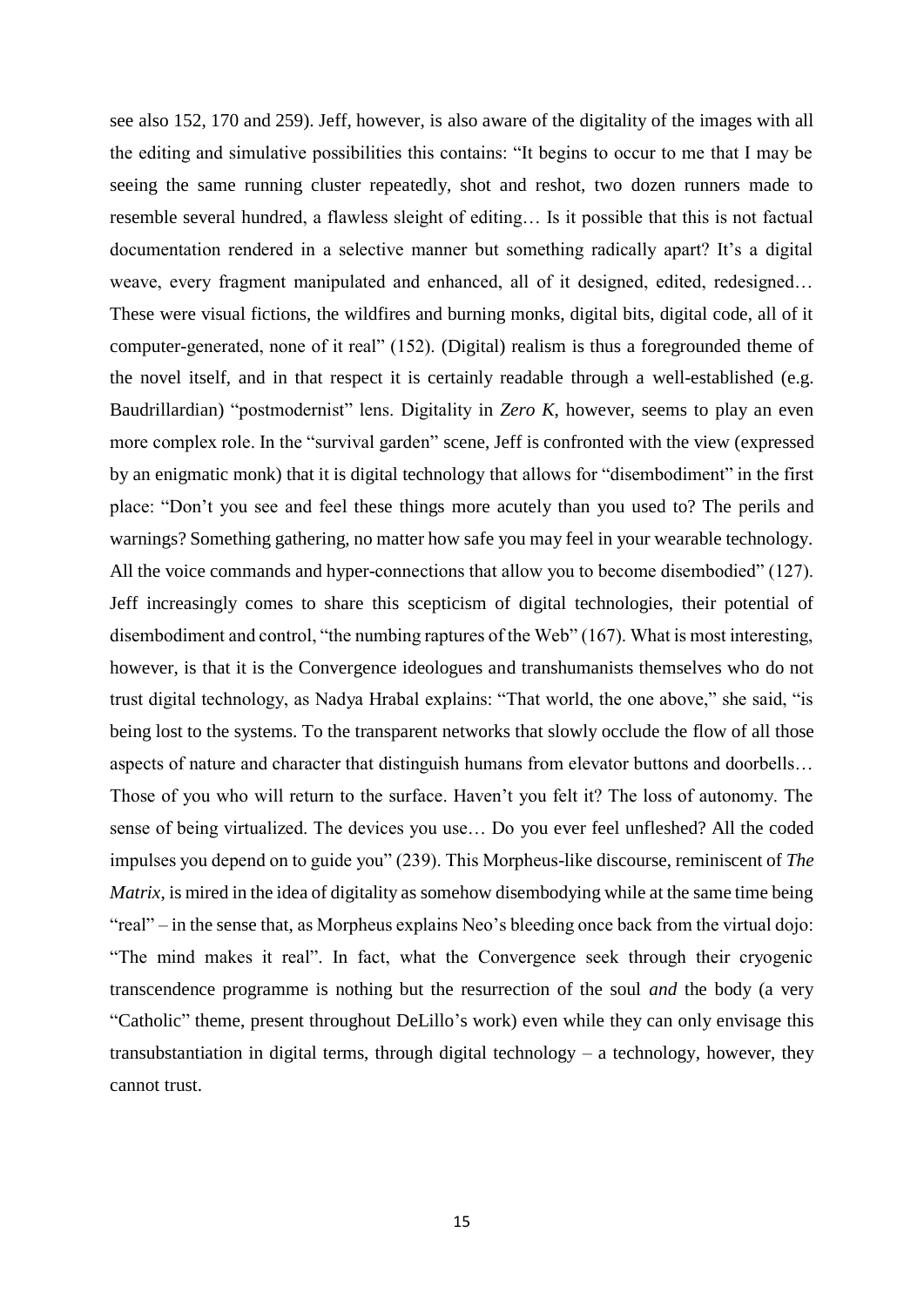# *4. Conclusion – A Dark Yearning*

"It's only human to want to know more, and then more, and then more," I said. "But it's also true that what we don't know is what makes us human. And there's no end to knowing." (DeLillo, 2016: 131)

What might make DeLillo a posthumanist writer – in the same sense that postmodernist writers are critical and speculative commentators of postmodernity and the postmodern condition – is that, especially in his "postmillennial" work, he thematises ends, limits and transformations of the human (i.e. posthumanity) and produces counternarratives in the face of a mediatechnological process that might be referred to as "posthumanisation", in order to construct alternative truths about "our posthuman condition". In precisely this sense, however, DeLillo's work, especially *Point Omega* and *Zero K*, is representative of a *critical* posthumanism. One important aspect here is DeLillo's continuous critique of technology's promise "to free humans from material encumbrances" – an attitude that might place him and many other contemporary authors, in the context of a "return to the real" or forms of realisms. More importantly, however, it drives DeLillo towards embracing *speculative* realism as an important approach for contemporary (posthumanist) fiction – a view again already proposed by Tabbi:

DeLillo's novels have always resisted the impulse to transcend their own materiality, not only in words but in the human body, in manufactured objects, even in the printed circuits of metal and silicon that make possible the seemingly weightless communications of modern electronics… DeLillo is no technophobe… As much as any contemporary writer, he has allowed his own language to play against the various languages of modern technology, to the point that he will often seem to disappear into the anonymous media that process the documents, photographs, sounds, and sights of contemporary culture. But these multiple texts are never wholly taken lightly; DeLillo never loses sight of the embodied reality beneath the information grid. (Tabbi, 1995: 206-207)

As a writer – and staunch defender of the (undoubtedly very humanist) medium of literary fiction and the novel more specifically, however – DeLillo has embraced and critically thematised "the posthuman" (and, quite predictably, has found it wanting). Inevitably, he has done so by providing counternarratives of its symptoms, but whether he has done justice to the posthuman *desire* is much more questionable. Located in the ambiguity between the "yearning for human potentiality" and the "frustration about human reality", posthumanism's own critical potential ultimately is denied by DeLillo's own (*neo*humanist) desire to "rehumanize, remember and reinvent" (Herbrechter, 2009: 7). This can be seen in the ambiguous expression of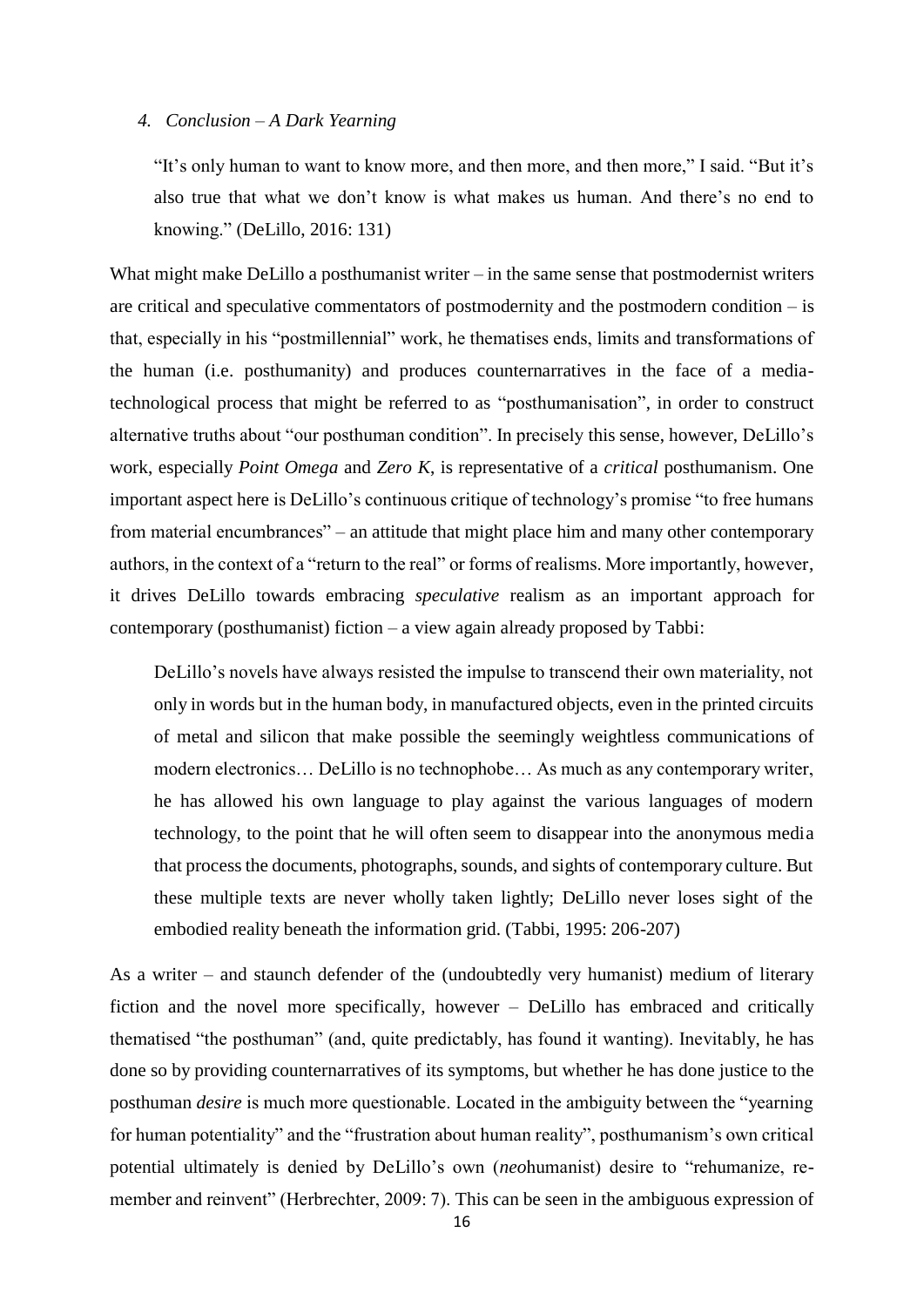the role that DeLillo attributes to fiction itself: faced with the "vision of undying mind and body" (DeLillo, 2016: 242) and "science awash in irrepressible fantasy" (257), the writer's task is "to subvert the dance of transcendence" (242) even while he might not be able to "stifle [his] admiration" (257).

# *Bibliography:*

Badmington, Neil, ed. (2000) *Posthumanism*, Houndmills: Palgrave.

- Boxall, Peter (2015) "Science, Technology, and the Posthuman", in David James, ed., *The Cambridge Companion to British Fiction Since 1945*, Cambridge: CUP, 127-42.
- Boxall, Peter (2013) *Twenty-First –Century Fiction: A Critical Introduction*, Cambridge: CUP.
- Boxall, Peter (2006) *Don DeLillo: The Possibility of Fiction*, New York: Routledge.
- Bradley, Arthur (2011) *Originary Technicity: The Theory of Technology from Marx to Derrida*, Houndmills: Palgrave.
- Braidotti, Rosi (2013) *The Posthuman*, Cambridge: Polity Press.
- Callus, Ivan, and Stefan Herbrechter (2008) "What is a posthumanist reading?", *Angelaki* 13.1: 95-111.
- Clarke, Bruce, and Manuela Rossini, eds. (2017) *The Cambridge Companion to Literature and the Posthuman*, Cambridge: CUP.
- Colebrook, Claire, ed. (2012) *Extinction*, Living Books About Life, [http://livingbooksaboutlife.](http://livingbooksaboutlife/) org/books/Extinction.
- Cowart, David (2012) "The Lady Vanishes: Don DeLillo's Point Omega", *Contemporary Literature* 53.1: 31-50.
- DeLillo, Don (2016) *Zero K*, New York: Simon & Schuster.
- DeLillo, Don (2010) *Point Omega*, London: Picador.
- DeLillo, Don (2001) "In the Ruins of the Future: Reflections on Terror and Loss in the Shadow of September", *The Guardian*, 22 December, available at: https://www.theguardian. com/books/2001/dec/22/fiction.dondelillo (accessed 19/1/2017).